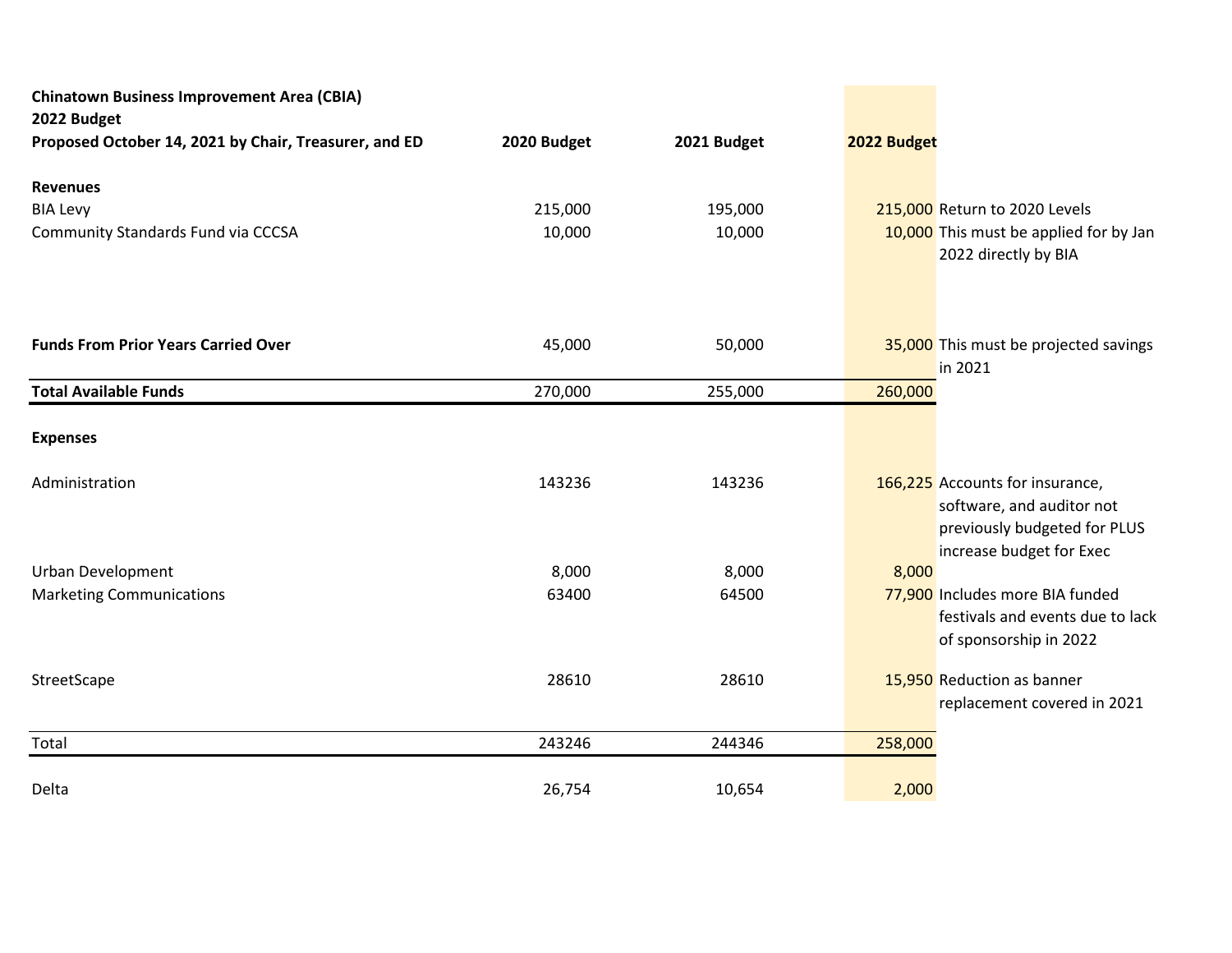| <b>Chinatown Business Improvement Area (CBIA)</b><br>2022 Budget | <b>Admin Expenses</b> |                     |             |                     |             |                                                |
|------------------------------------------------------------------|-----------------------|---------------------|-------------|---------------------|-------------|------------------------------------------------|
| Proposed October 14, 2021 by Chair, Treasurer, and ED            | 2020 Budget           |                     | 2021 Budget |                     | 2022 Budget |                                                |
|                                                                  |                       |                     |             |                     |             |                                                |
| BIA Administrator / Event Manager                                | 32886                 | \$21*52.2*30        | 32886       | \$21*52.2*30        | 34450       | \$22*52.2*30 (3/4 of<br><b>BIA Admin Time)</b> |
| <b>Executive Director</b>                                        | 75000                 | \$47.89*52.2*30     | 75000       | \$47.89*52.2*30     | 85000       | $(551*52.2*30)+5000$                           |
| <b>Premises Rent</b>                                             | 21420                 | \$1785*12           | 21420       | \$1785*12           | 21425       | \$1785*12                                      |
| Cable/Internet                                                   | 1980                  | \$160*12            | 1980        | \$160*12            | 1725        | \$80 Internet + \$57                           |
|                                                                  |                       |                     |             |                     |             | phone x 12mth and                              |
|                                                                  |                       |                     |             |                     |             | <b>GST</b>                                     |
| QuickBooks, Adobe, Google, Constant Contact                      | 350                   | \$28.35/month       | 350         | \$28.35/month       | 5800        | *NEW* \$40                                     |
|                                                                  |                       |                     |             |                     |             | QuickBook, \$85                                |
|                                                                  |                       |                     |             |                     |             | Adobe, \$190 Google,                           |
|                                                                  |                       |                     |             |                     |             | \$60 Constant Contact,                         |
|                                                                  |                       |                     |             |                     |             | \$85 Wix plus GST                              |
| Supplies                                                         | 2800                  | \$400 for toner per | 2800        | \$400 for toner per | 2800        | Same as previous                               |
|                                                                  |                       | quarter; \$100 for  |             | quarter; \$100 for  |             | years                                          |
|                                                                  |                       | supplies per month  |             | supplies per month  |             |                                                |
| Auditor                                                          |                       |                     |             |                     | 3500        | *NEW* \$3200 in                                |
|                                                                  |                       |                     |             |                     |             | previous year                                  |
|                                                                  |                       |                     |             |                     |             |                                                |
| Insurance                                                        |                       |                     |             |                     | 2725        | *NEW* \$2040                                   |
|                                                                  |                       |                     |             |                     |             | property; \$685 liability                      |
|                                                                  |                       |                     |             |                     |             | both renewed May                               |
|                                                                  |                       |                     |             |                     |             | 2021                                           |
| Parking                                                          | 8800                  | \$367.5*12*2        | 8800        | \$367.5*12*2        | 8800        | Same as previous                               |
| Total                                                            | 143236                |                     | 143236      |                     |             | vears<br>*NEW* \$12,021 to                     |
|                                                                  |                       |                     |             |                     | 166225      | account for software                           |
|                                                                  |                       |                     |             |                     |             |                                                |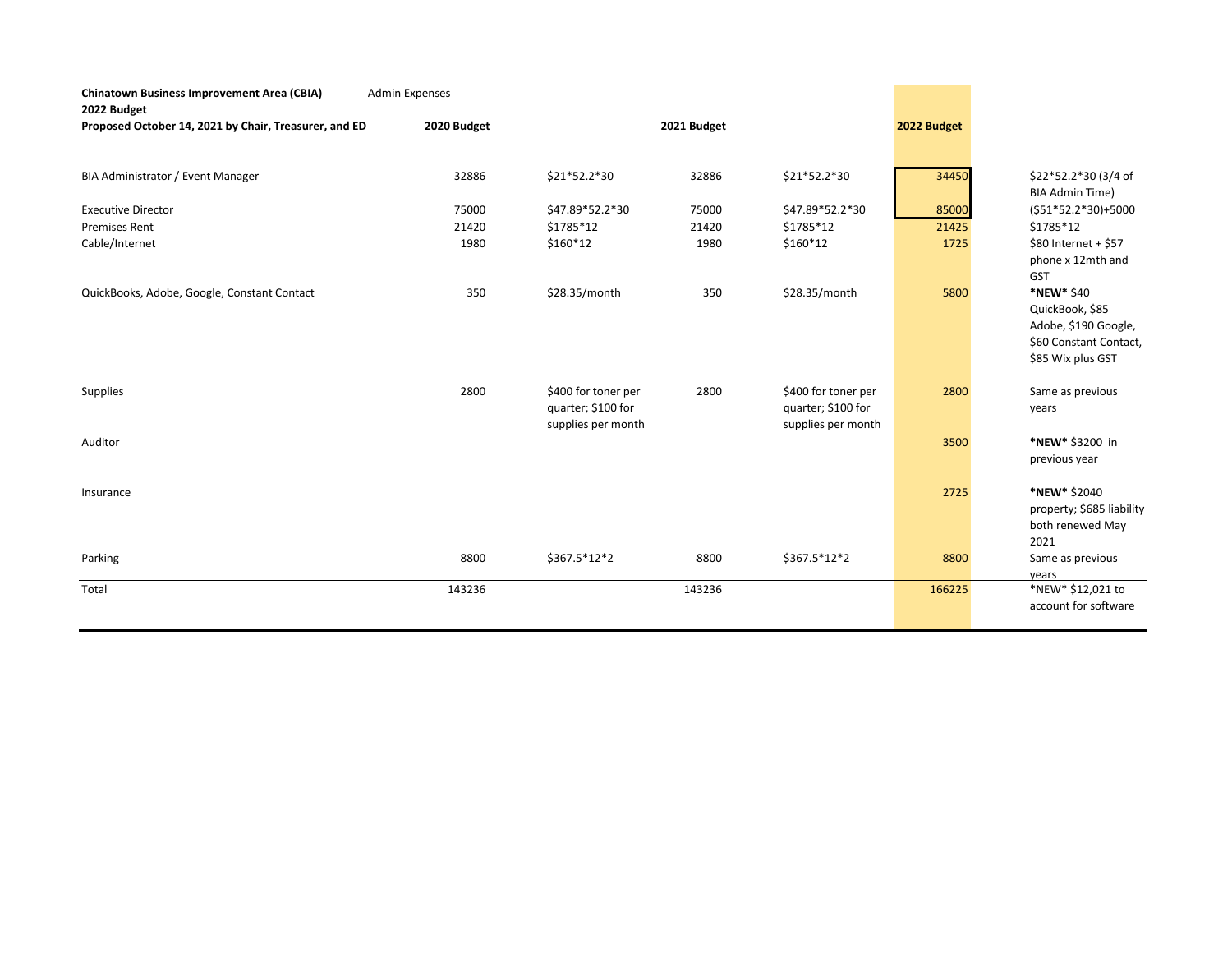| <b>Chinatown Business Improvement Area (CBIA)</b><br>2022 Budget | Urban Development |                                                                                    |                                                                                    |                                                                                    |
|------------------------------------------------------------------|-------------------|------------------------------------------------------------------------------------|------------------------------------------------------------------------------------|------------------------------------------------------------------------------------|
| Proposed October 14, 2021 by Chair, Treasurer, and ED            | 2020 Budget       | 2021 Budget                                                                        | 2022 Budget                                                                        |                                                                                    |
| Consulting Relating to ARP                                       |                   | 5,000 Cost related to BIA<br>assistance in Cultural<br>Plan and Local Area<br>Plan | 5,000 Cost related to BIA<br>assistance in Cultural<br>Plan and Local Area<br>Plan | 5,000 Cost related to BIA<br>assistance in Cultural<br>Plan and Local Area<br>Plan |
| Printing Costs for Presentation Materials                        | 2000              | 2000                                                                               |                                                                                    | 2000                                                                               |
| Misc                                                             | 1000              |                                                                                    | 1000                                                                               | 1000                                                                               |
| Total                                                            | 8,000             | 8,000                                                                              |                                                                                    | 8,000                                                                              |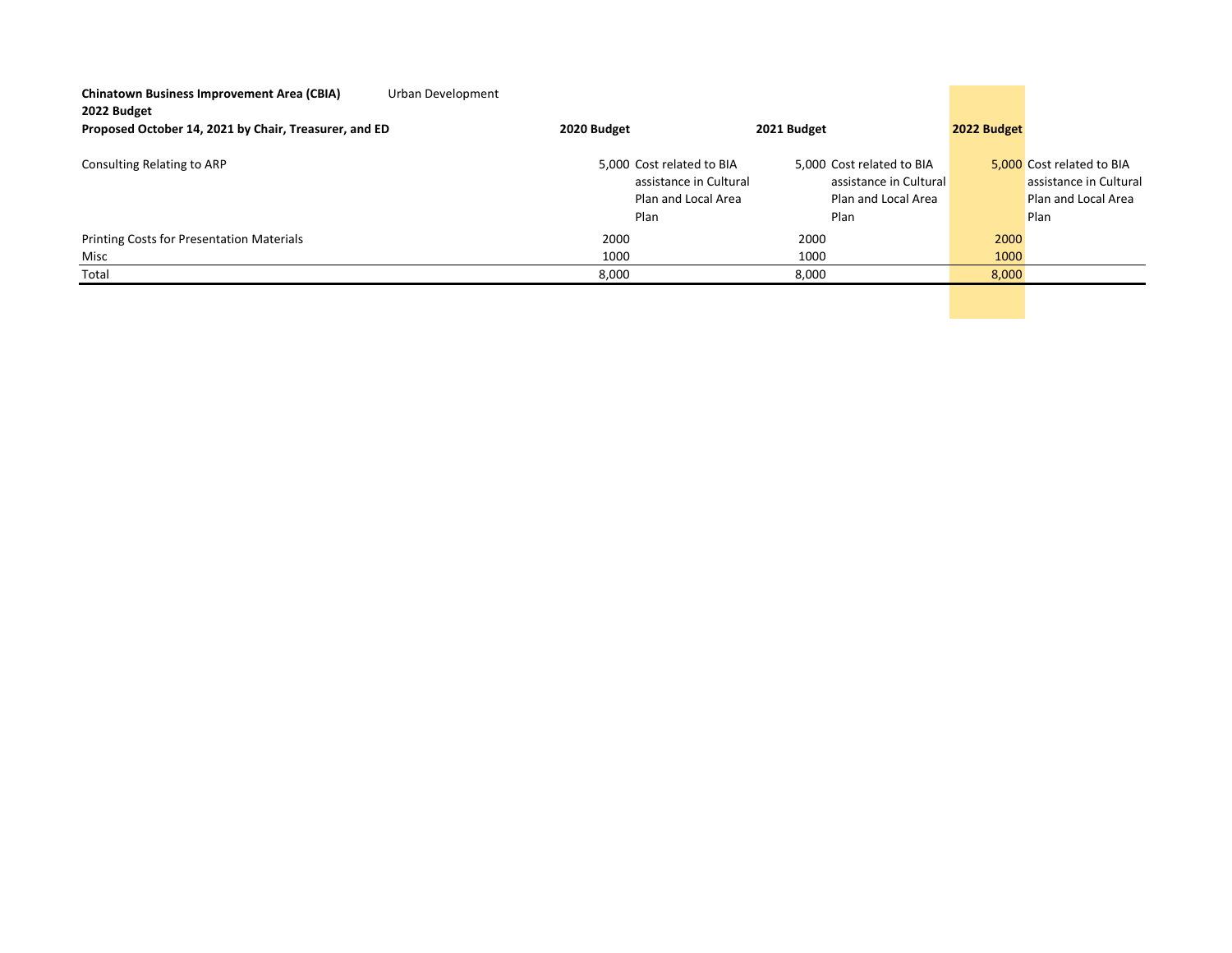**Chinatown Business Improvement Area (CBIA)** Marketing Expense **2022 Budget Proposed October 14, 2021 by Chair, Treasurer, and ED 2020 Budget 2021 Budget 2022 Budget** web Purchase Installments and the Communication of the Communication of the Communication of the Communication of the Communication of the Communication of the Communication of the Communication of the Communication of the 2500 4th Website installment

**General Web Consulting** 

Marketing and Online Presence

Newsletters, Posters, Calenadars 3000 3000

Chinese New Years - Break Even

Chinatown Ice Sculpture Showcase - CISS

Canada Day Celebrations

Volunteer Management

Street Maps / Brochures - AD Revenue

0 Funded entirely by ticket sales and 11000 \$6000 from existing flower maintenance added. CalgaryChinatown and VisitCalgaryChinatown and social media 15400 \$8400 from new flower maintenance added. To promote Chinatown businesses online

> 0 Funded entirely by ticket sales and sponsorship sponsorship

Stampede Breakfast 2500 2500 5000 Food sponsorship Street Festival Break Even 15000 15000 Eudget to to the Street Festival Break Even 15000 15000 25000 15000 Budget to cover cost 1000 Minimal as Canada Day in on Wednesday; tent sales self funded 2500 Food sponsorship required; other costs covered by budget over above sponsorship

Event Management 10000 2000 11500 Cost to cover event planner and performance 3000 Cost to cover volunteer coordinator

> Move to online map, brochure promotions

## 18000 \$1500 Web Development / Maintenance Retainer

15000 Marketing program initatives

3000 Multi-Page Calender and 1 page flyers

Cancelled for 2021

5000 Funded entirely by BIA

1000 Minimal as Canada Day in on Wednesday; tent sales self funded required; other costs covered by budget 15000 Budget to cover cost over above sponsorship

Street Maps / Brochures **1988** Controller Maps / Move to online map, and the Maps of Brochures Controller Maps / Brochures **0** Move to online map, 2000 Cost to cover event planner and performance 3000 Cost to cover volunteer coordinator

brochure promotions

63400 64500 77900

## 19525 Per Proposal from Creative Marketing Mayhem (Carissa Ashley Yow) for web maintenance, social media posting, newsletter, and merchant directory / social

 $\Omega$  See above

**0** Chinese New Year Tuesday February 1st; Break Even; **\*OPTIONAL\***  \$5000 Frozen Memories; \$1500 Radars Rental; \$1000 Marketing and 3000 Same as previous year

Coupons **\*OPTIONAL\*** Canada Day is on a Friday, thus a long weekend

**\*OPTIONAL\*** Assuming no food sponsor

## **\*OPTIONAL\***

Assuming \$10K from 2 sponsors plus \$15K from City and \$5K from smaller sponsors totalling \$40K; assuming \$65000 event cost

**\*OPTIONAL\*** 

1/4 of BIA Administrator time

## 3000 Same as previous year